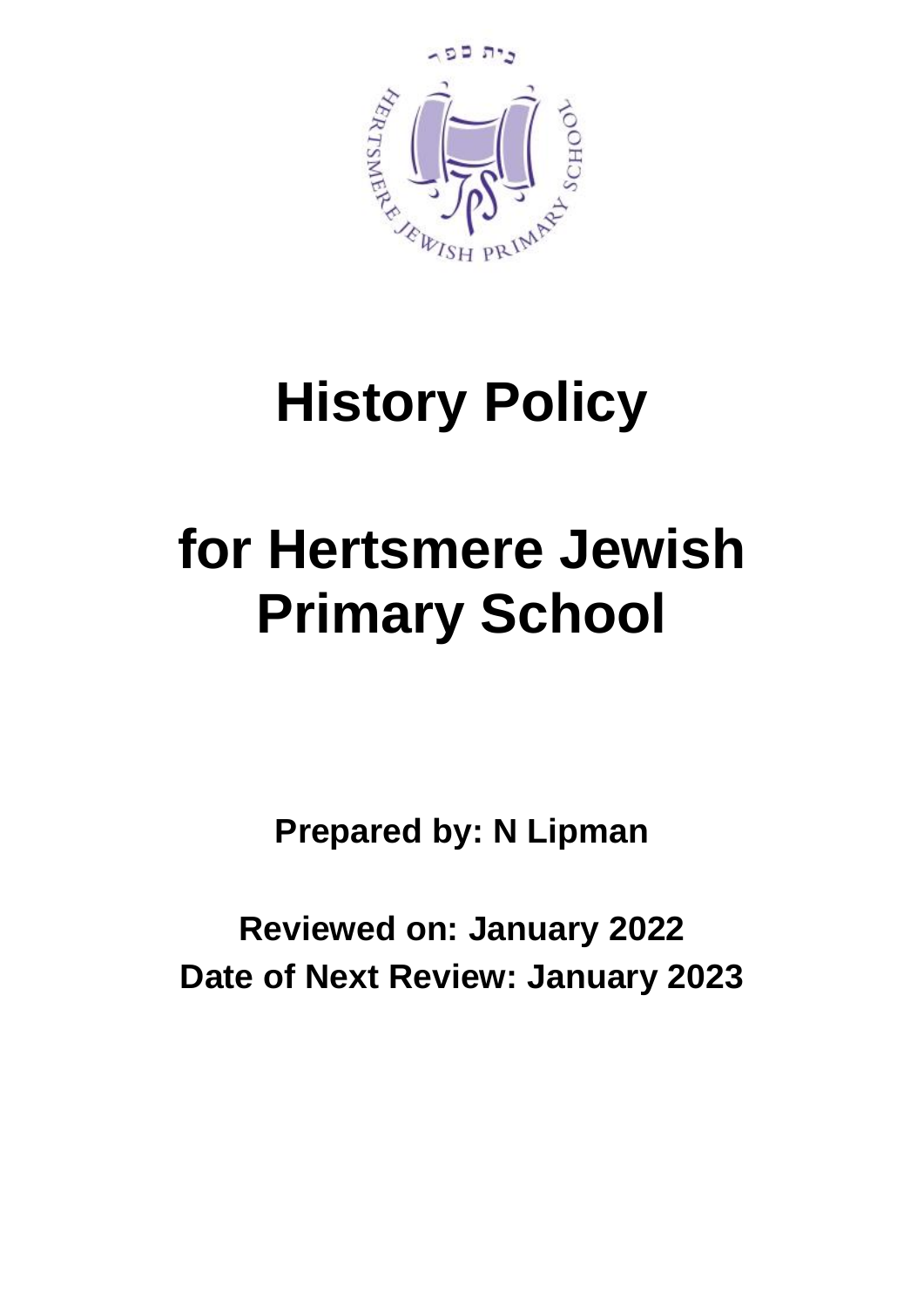# **Policy Review**

This policy will be reviewed in full by the Governing Body on an annual basis. The policy was last reviewed and agreed by the Governing Body on October 2020. It is due for review on October 2021.

Signature  $\ell$ ,  $k$ <sub>la</sub>k- $k$ <sup>V</sup>l Headteacher Date January 2022

Signature Chair of Governors Date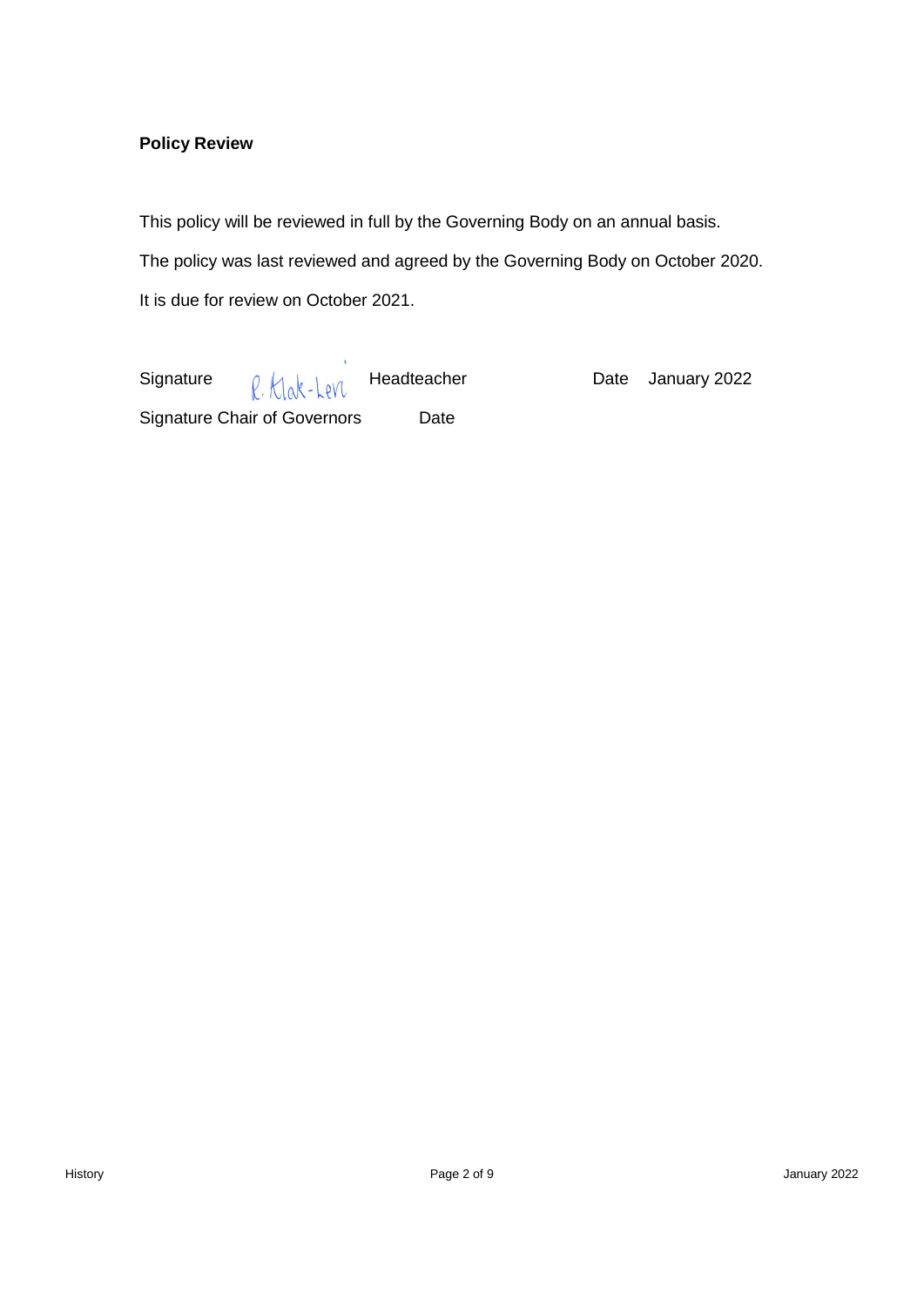# **History Policy**

#### **Intent**

At Hertsmere Jewish Primary School our aims are to fulfil the requirements of the National Curriculum for history; providing a broad, balanced and differentiated curriculum; ensuring the progressive development of historical concepts, knowledge and skills; and for the children to develop a love for history. Furthermore, we aim to inspire in pupils a curiosity and fascination about history that will remain with them for the rest of their lives. A high-quality history education will help pupils gain a coherent knowledge and understanding of Britain's past and that of the wider world. It is also important that pupils are able to relate their Jewish heritage to history and understand how chronology fits in in with their understanding of the history of the Jewish people.

History teaching has a wide application to everyday life, teaching the children to enjoy learning about the past and to have a better understanding of the society in which they live.

The aims of teaching history in our school are:

• To inspire pupils' curiosity to discover more about the past and to develop an understanding that enables them to enjoy all that history has to offer;

• To enable children to know about significant events in British history and to appreciate how things have changed over time;

• To develop a sense of chronology;

• To know and understand how the British system of democratic government has developed and, in so doing, to contribute to a child's citizenship education;

• To understand how Britain is part of a wider European culture and to study some aspects of European history;

• To have some knowledge and understanding of historical development in the wider world;

• To develop in children the skills of enquiry, investigation, analysis, evaluation, debate, interpretation, problem solving and presentation.

#### **Implementation**

At Hertsmere, History follows the National Curriculum topics in a chronological order. It is taught both as a stand-alone subject lesson each week and within a crosscurricula manner where appropriate. History is often linked with English as teachers are able to focus on non-fiction and pupils can study the genre of chronological and non-chronological reports. Teachers prepare engaging lessons which inspire the curiosity of the pupils and encourage much questioning. Lessons are taught using a range of resources from books, websites, primary artefacts, photographs etc. As the subject is taught chronologically from Year  $1 - 6$ , pupils are encouraged to place their learning in history and both link events and use skills to further their learning. In order to further develop their understanding and enjoyment of the subject, where possible, pupils are exposed to school trips and having visitors to school who are able to build on their learning with primary artefacts and experiences.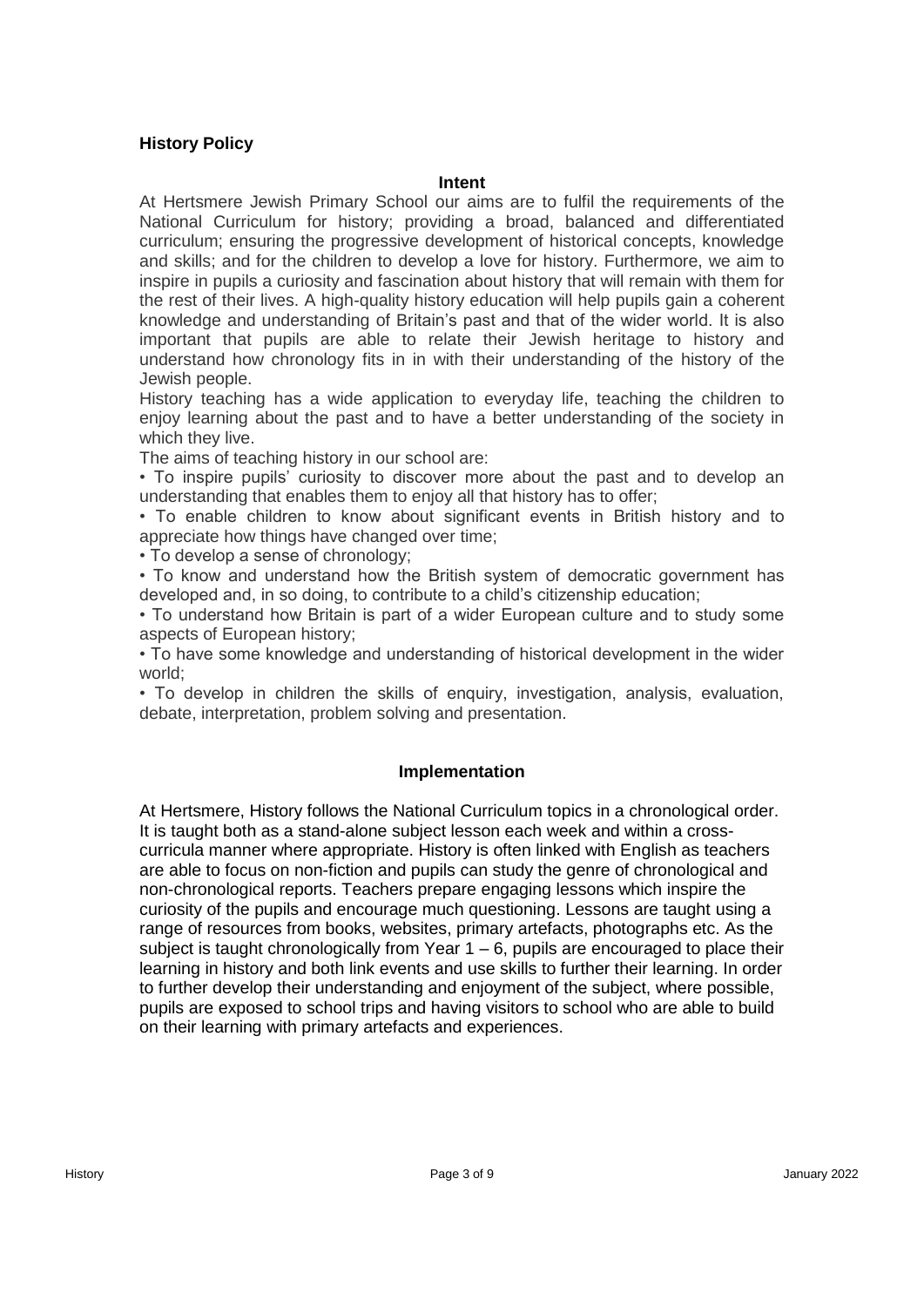# **Teaching and learning style**

- History teaching focuses on enabling children to think as historians. We examine artefacts and secondary sources. In each key stage we give children the opportunity to visit sites of historical significance. We encourage visitors to come into school and talk about their experiences of events in the past. We recognise and value the importance of stories in History teaching and we regard this as an important way of stimulating interest in the past.
- We recognise the fact that in all classes there are children of different abilities and we seek to provide suitable learning opportunities for all children. We achieve this by:
	- setting differentiated tasks and investigative studies,
	- providing resources of different complexity depending on the ability of the child.

## **3. History Curriculum Planning**

We follow the national curriculum for History. We take a creative approach to our planning and try to teach cross-curricular e.g. linking to Art or English.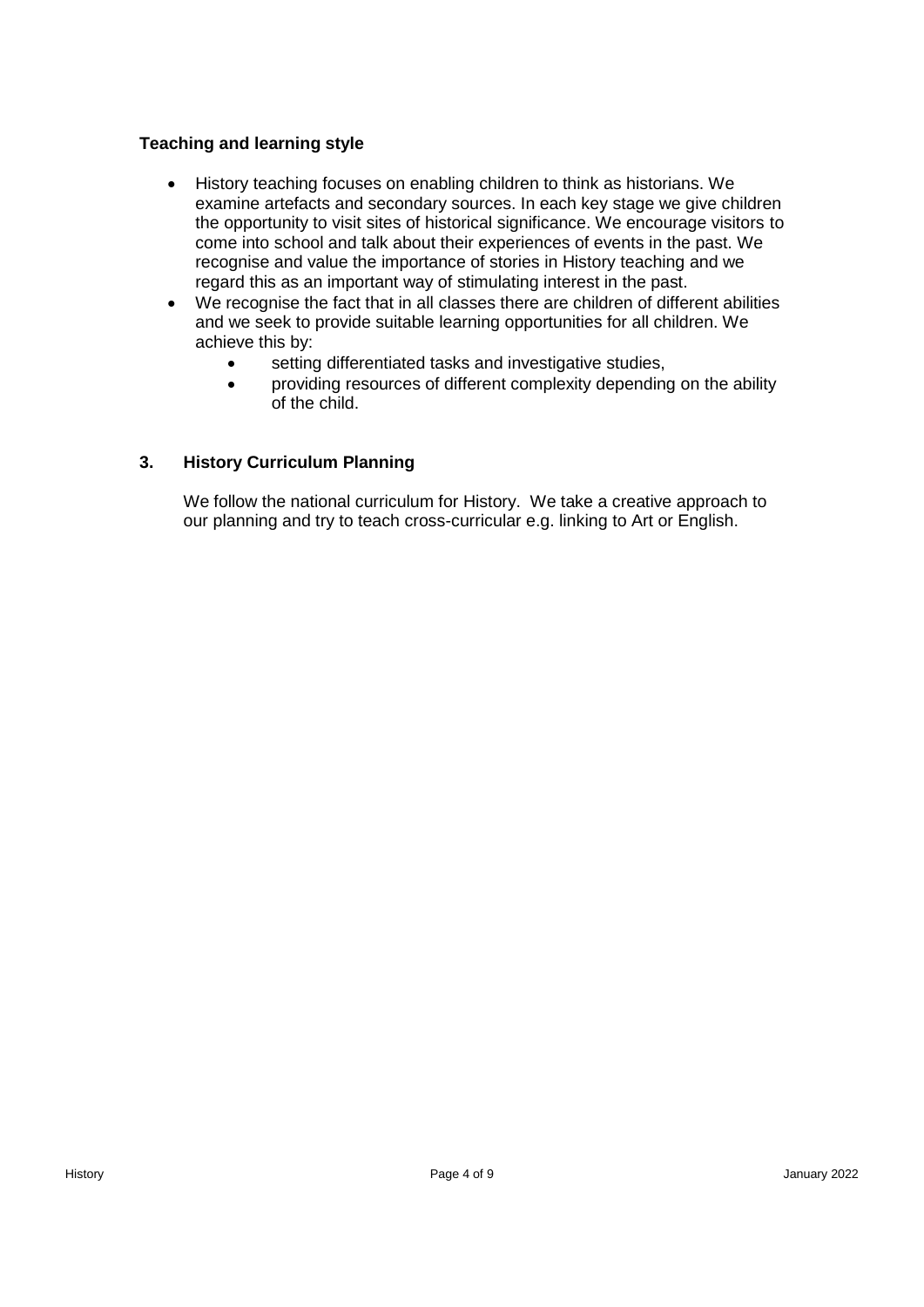## **Key Stage 1**

Pupils should develop an awareness of the past, using common words and phrases relating to the passing of time. They should know where the people and events they study fit within a chronological framework and identify similarities and differences between ways of life in different periods. They should use a wide vocabulary of everyday historical terms. They should ask and answer questions, choosing and using parts of stories and other sources to show that they know and understand key features of events. They should understand some of the ways in which we find out about the past and identify different ways in which it is represented. In planning to ensure the progression described above through teaching about the people, events and changes outlined below, teachers are often introducing pupils to historical periods that they will study more fully at Key Stages 2 and 3. Pupils should be taught about:

- changes within living memory. Where appropriate, these should be used to reveal aspects of change in national life
- events beyond living memory that are significant nationally or globally [for example, the Great Fire of London, the first aeroplane flight or events commemorated through festivals or anniversaries]
- the lives of significant individuals in the past who have contributed to national and international achievements. Some should be used to compare aspects of life in different periods [for example, Elizabeth I and Queen Victoria, Christopher Columbus and Neil Armstrong, William Caxton and Tim Berners-Lee, Pieter Bruegel the Elder and LS Lowry, Rosa Parks and Emily Davison, Mary Seacole and/or Florence Nightingale and Edith Cavell]
- significant historical events, people and places in their own locality.

## **Key Stage 2**

Pupils should continue to develop a chronologically secure knowledge and understanding of British, local and world history, establishing clear narratives within and across the periods they study. They should note connections, contrasts and trends over time and develop the appropriate use of historical terms. They should regularly address and sometimes devise historically valid questions about change, cause, similarity and difference, and significance. They should construct informed responses that involve thoughtful selection and organisation of relevant historical information. They should understand how our knowledge of the past is constructed from a range of sources.

In planning to ensure the progression described above through teaching the British, local and world history outlined below, teachers should combine overview and depth studies to help pupils understand both the long arc of development and the complexity of specific aspects of the content.

Pupils should be taught about:

• changes in Britain from the Stone Age to the Iron Age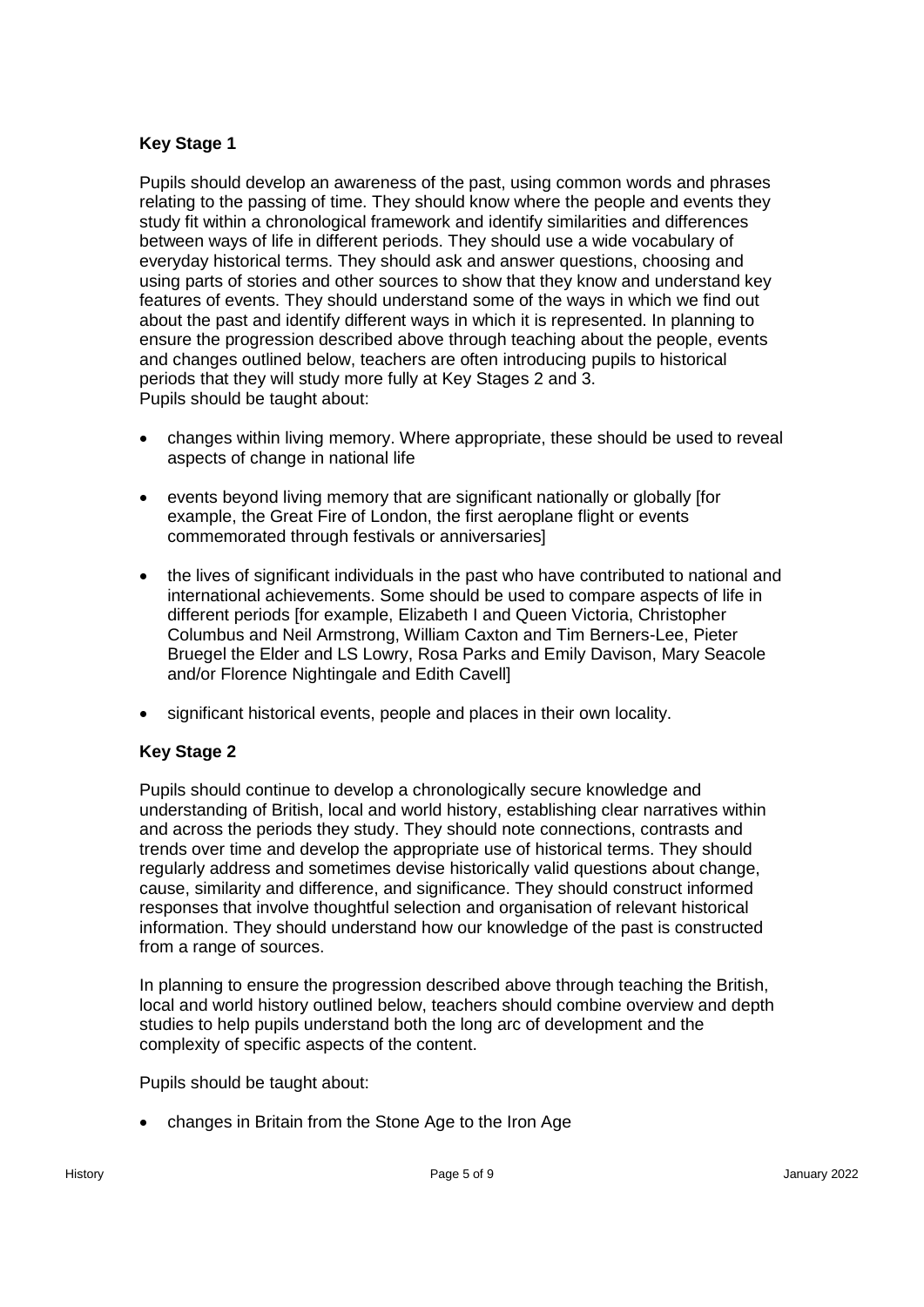- the Roman Empire and its impact on Britain
- Britain's settlement by Anglo-Saxons and Scots
- the Viking and Anglo-Saxon struggle for the Kingdom of England to the time of Edward the Confessor
- a local history study
- a study of an aspect or theme in British history that extends pupils' chronological knowledge beyond 1066
- the achievements of the earliest civilizations an overview of where and when the first civilizations appeared and a depth study of one of the following: Ancient Sumer; The Indus Valley; Ancient Egypt; The Shang Dynasty of Ancient China
- Ancient Greece a study of Greek life and achievements and their influence on the western world
- A non-European society that provides contrasts with British history one study chosen from: early Islamic civilization, including a study of Baghdad c.AD900; Mayan civilization c.aD900; Benin (West Africa) c.AD900-1300.

## **Foundation Stage**

We teach History in the Foundation Stage as an integral part of the topic work covered during the year. We relate the History side of the children's work to the Early Learning Goals of developing a child's knowledge and understanding of the world through activities such as discovering the meaning of new and old in relation to their own lives.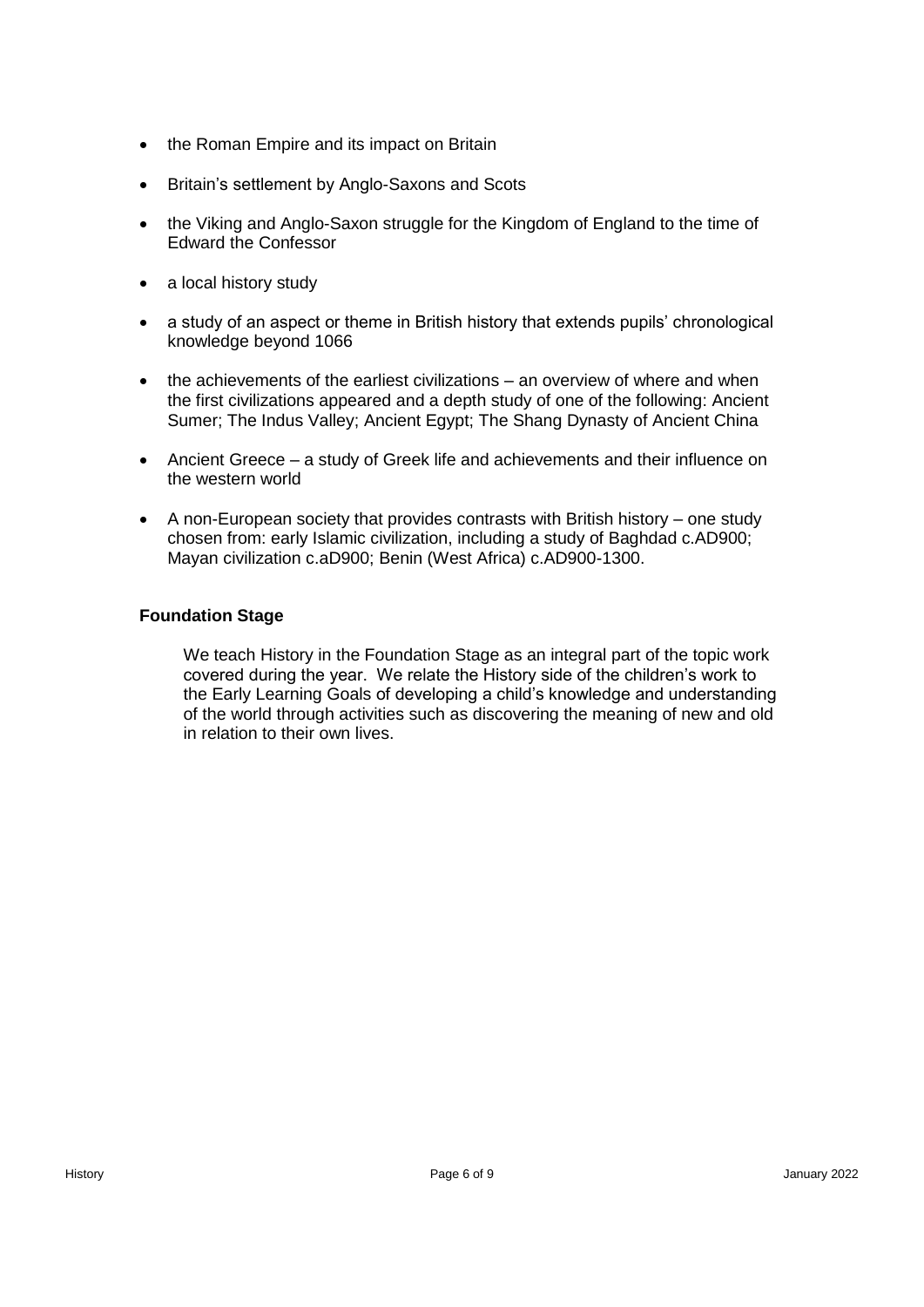## **The contribution of History to other subjects**

#### **English**

History contributes significantly to the teaching of English in our school by actively promoting the skills of reading, writing, speaking and listening.

During English lessons, historical texts are often used as a basis for the weekly English focus. They develop their writing ability by composing reports and letters, diaries and descriptions. Writing frames are used to support these tasks.

Children develop verbal skills through discussing historical questions or presenting their findings to the rest of the class. They are expected to use historical terms and use a higher level of language.

## **Mathematics**

History teaching contributes to the teaching of mathematics e.g. children learn to use numbers when developing a sense of chronology through doing activities such as time lines.

## **Computing**

We use Computing in History teaching where appropriate and we meet the statutory requirement for children to use Computing as part of their work in History. In addition, children use Computing in History to enhance their skills in presenting written work and they research information using the Internet.

#### **PSHE and Citizenship**

History contributes to the teaching of PSHE as children develop selfconfidence by having opportunities to explain their views and express their opinions. In Years 5 and 6 they learn how to challenge stereotypes and to appreciate that racism is a harmful aspect of society.

#### **Jewish Studies**

In Jewish Studies, the children in KS1 and KS2 are taught about their own cultural identity and heritage through the teaching of Jewish history and its links to Torah, Parasha and Chumash. The teaching of the Jewish year also enables the children to learn the source of the Jewish festivals and the history of the Jewish people. In addition to this, the children in Years 5 and 6 are able to place events on historical timelines and links are often made between the Jewish and Gregorian calendar. Furthermore, there is a liaison between the secular and Jewish Studies staff when planning and teaching so that the children are made aware of certain conflicts relating to how Jews were treated at specific times in the past.

#### **Assessment and Recording**

The children are assessed in a number of ways to determine whether they are working at, above or below the expected levels. These assessments are used to inform future planning.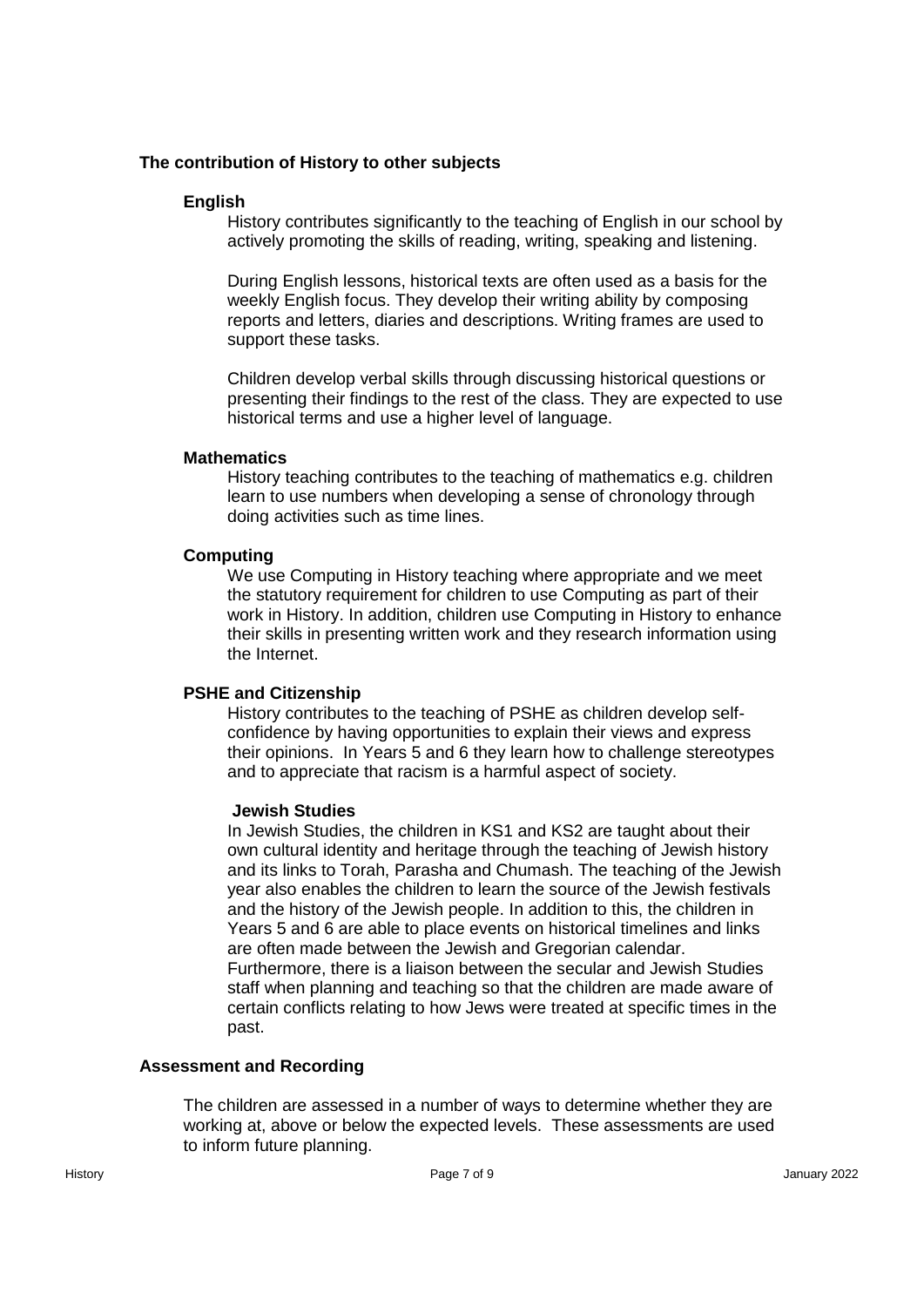## **Marking and Feedback**

We follow the school's Marking and Feedback Policy.

## **Resources**

- 8.1 There are resources for all History topics. In the school and classroom libraries, there is a supply of topic books to support children's individual research.
- 8.2 Each year group has a list of History resources available and each maintains their relevant resources within their classrooms.

## **Monitoring and review**

- 9.1 Monitoring of the standards of children's work and the quality of teaching in History is the responsibility of the History coordinators and is carried out through observations, feedback, guidance and reviewing samples of children's work.
- 9.2 The History subject coordinators also give the Headteacher reports in which they evaluate the strengths and weaknesses in the subject and indicate areas for further improvement.